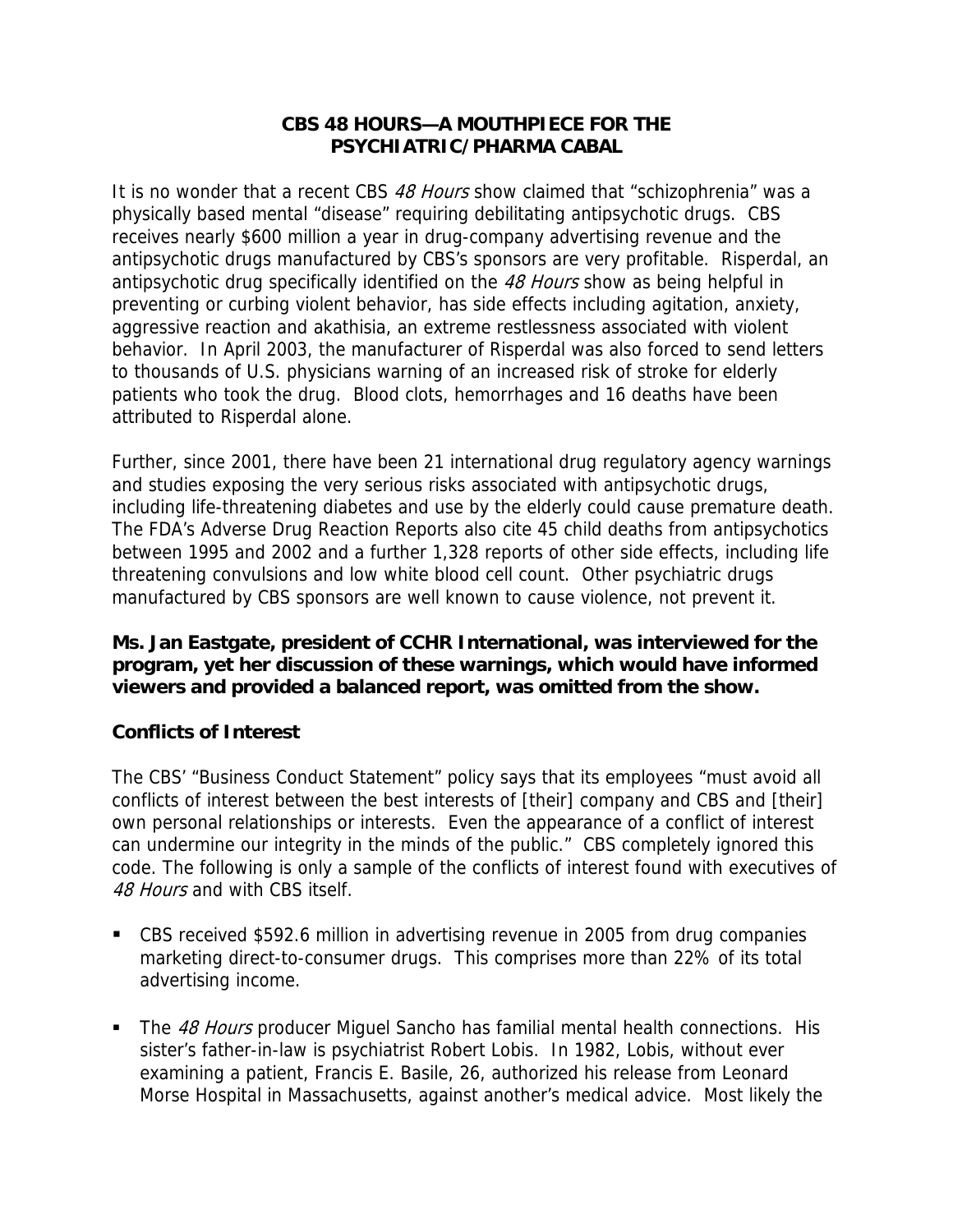patient, being hospitalized, was prescribed powerful psychotropic drugs. A day after his release, Basile killed his parents using a baseball bat and violently stabbing them with a knife. Lobis is now the head of in-patient psychiatry at Boston Hospital.

- Despite this, Sancho, as one of the show's producers, argued through the show that patients should be prescribed antipsychotic drugs to "prevent violence." Many studies were provided to 48 Hours that proved otherwise.
- In 2005, CBS began a marketing campaign, "CBS Cares," which includes Public Service Announcements (PSAs) and a website that promotes "post partum depression" and "depression" as "medical diseases," stating, "[S]erious depression is a medical disease that requires treatment. There may be life events that are catalysts to depression, but experts reiterate *that it is largely a physical disease*, affected by brain chemistry and function, and it is a medical disease as much as diabetes or a heart condition." [Emphasis added]
- "CBS Cares" advocates psychiatric drugs and electroshock as treatment, even though ECT has killed thousands of people and brain damaged millions more, while psychiatric drugs in recent years have caused thousands of deaths.
- The website provides no information about the more than 50 drug regulatory agency warnings and studies over the past three years about psychiatric drugs causing hostility, aggression, violence, suicide, heart attacks, stroke and death. The campaign was developed in partnership with the New York Presbyterian University Hospital of Columbia and Cornell Universities. **48 Hours Executive Producer Susan Zirinksy's mother, Cynthia Zirinsky**, is affiliated with the Presbyterian Hospital system as a Director on the Board of Gracie Square Hospital, which is part of the system and one of the largest privately owned psychiatric hospitals in the United States.
- Cynthia Zirinksy and her husband, Richard, built, owned and ran Gracie Square Hospital until they sold it in approximately 1992 for millions of dollars. The facility used ECT and also conducted experiments on its use on helpless patients. Ms. Zirinksy studied psychology and hospital administration and was also president of the Queens County Mental Health Society and secretary of the Mental Health Association of New York for nearly 20 years. She is currently Vice President of the Mental Health Association.
- **Fellow Gracie Hospital board member is Herbert Pardes, CEO of the Presbyterian** Hospital System and former head of the National Institute on Mental Health (1978- 1984.) In the 1970s, Pardes elevated the role of psychiatric "consumer" groups, but only those that advocated mental disorders were biologically based requiring drugs and using such groups to lobby the government for increased psychiatric research. Pardes is an advisor to the national Mental Health Association that has received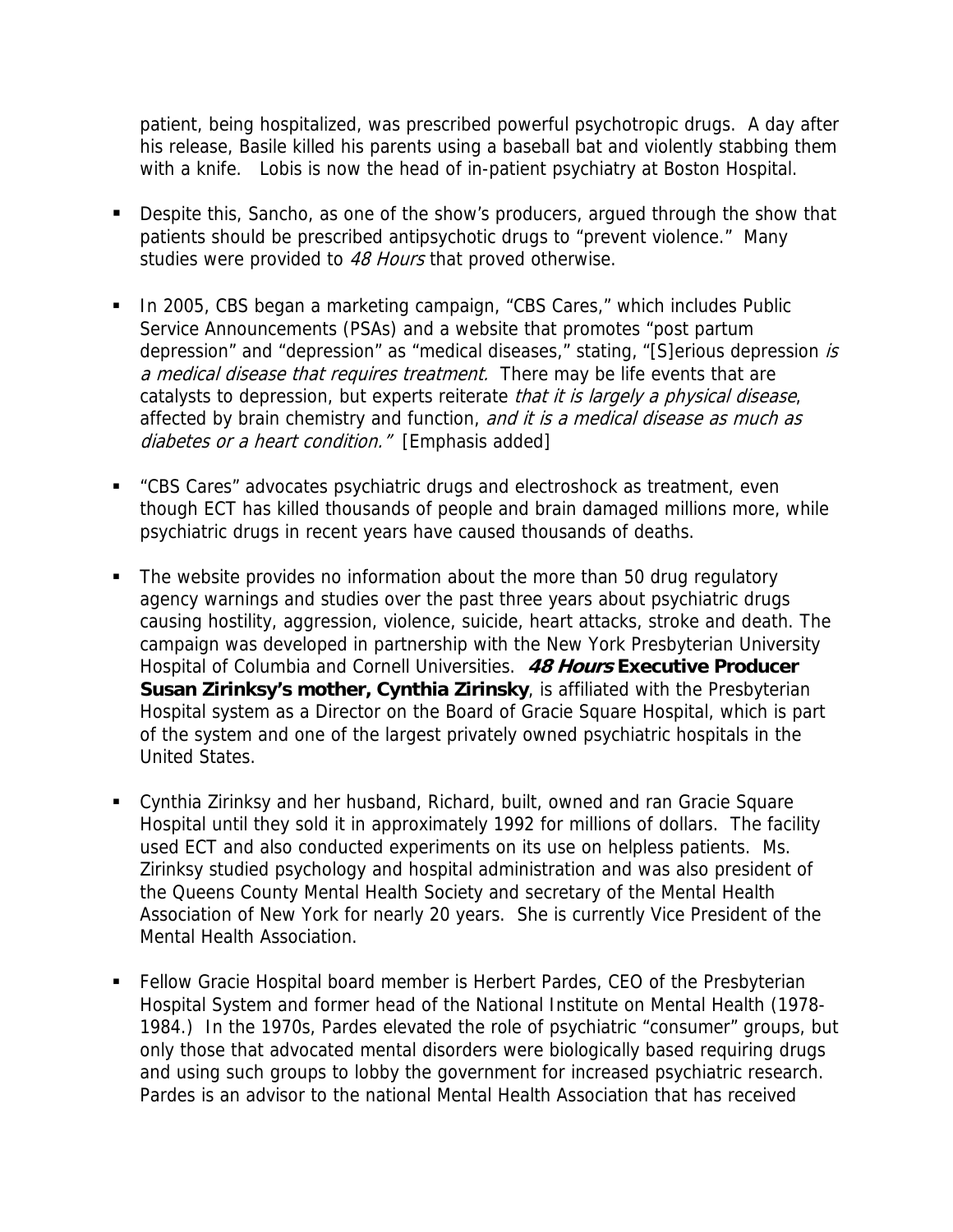millions of dollars from pharmaceutical companies that manufacture psychiatric drugs. He is also the president of the Scientific Council of the National Alliance for Research on Schizophrenia and Depression (NARSAD) and an advisor to the National Alliance for the Mentally Ill (NAMI), two prominent psychiatric front groups funded by pharmaceutical companies.

- Richard Zirinsky, Susan Zirinksy's father, was labeled with "bipolar disorder," underwent a brain operation during the last 4-5 years of his life and was under the care of Dr. Igor Galynker, head of the Department of Psychiatry of the Beth Israel Hospital. After Richard died, his wife donated money to the hospital to fund the establishment of the "Zirinsky Mood Disorder Center" which Dr. Galynker oversees. The hospital website says that the Center uses "state-of-the-art approaches, including pharmacotherapy, psychotherapy and electro-convulsive therapy."
- Susan Zirinsky and her husband, Joseph F. Peyronnin III, also a journalist, are major donors to the Mental Health Association of New York, along with AstraZeneca Pharmaceuticals, Eli Lilly & Co., Bristol-Myers Squibb Company, Celltech Pharmaceuticals, Jannsen Pharmaceutica, Inc., GlaxoSmithKline, Forest Pharmaceuticals, and Pfizer Inc. Peyronnin is also a board member of the Mental Health Association of New York.
- Cynthia Zirinsky and Peyronnin are affiliated with the Center for the Advancement of Children's Mental Health that advocates psychiatric treatment of the young. CACMH partners with the Columbia University, the New York Psychiatric Institute and the NY State Office of Mental Health.

The "CBS Cares" website quotes psychiatrists such as:

- Max Fink, an advocate of electroshock who has received royalties for two videos about ECT and sold the rights of these to Somatics Inc., the manufacturers of ECT machines, for \$18,000. Fink admits, "The usual thing that patients complain about and the family complains about is the patient has a loss of memory and that occurs in every patient. Every patient has a loss of memory for the treatment itself." Fink also stars in Somatics' ECT videos that sell for about \$350 each.
- Dr. David Schaffer is chief of the Department of Child Psychiatry and the Irving Philips Professor of Child Psychiatry at the College of Physicians and Surgeons at Columbia University. Dr. Schaffer invented the "Teen Screen" program that he admits has an 84% failure rate in identifying children and teens as being at risk of suicide. Schaffer's TeenScreen has also partnered with NAMI, which is funded by Wyeth, Novartis, and Eli Lilly to name a few. In 2006, at a conference supported in part by pharmaceutical manufacturer, AstraZeneca, TeenScreen, reported that 24% of the referred students were prescribed psychiatric drugs.